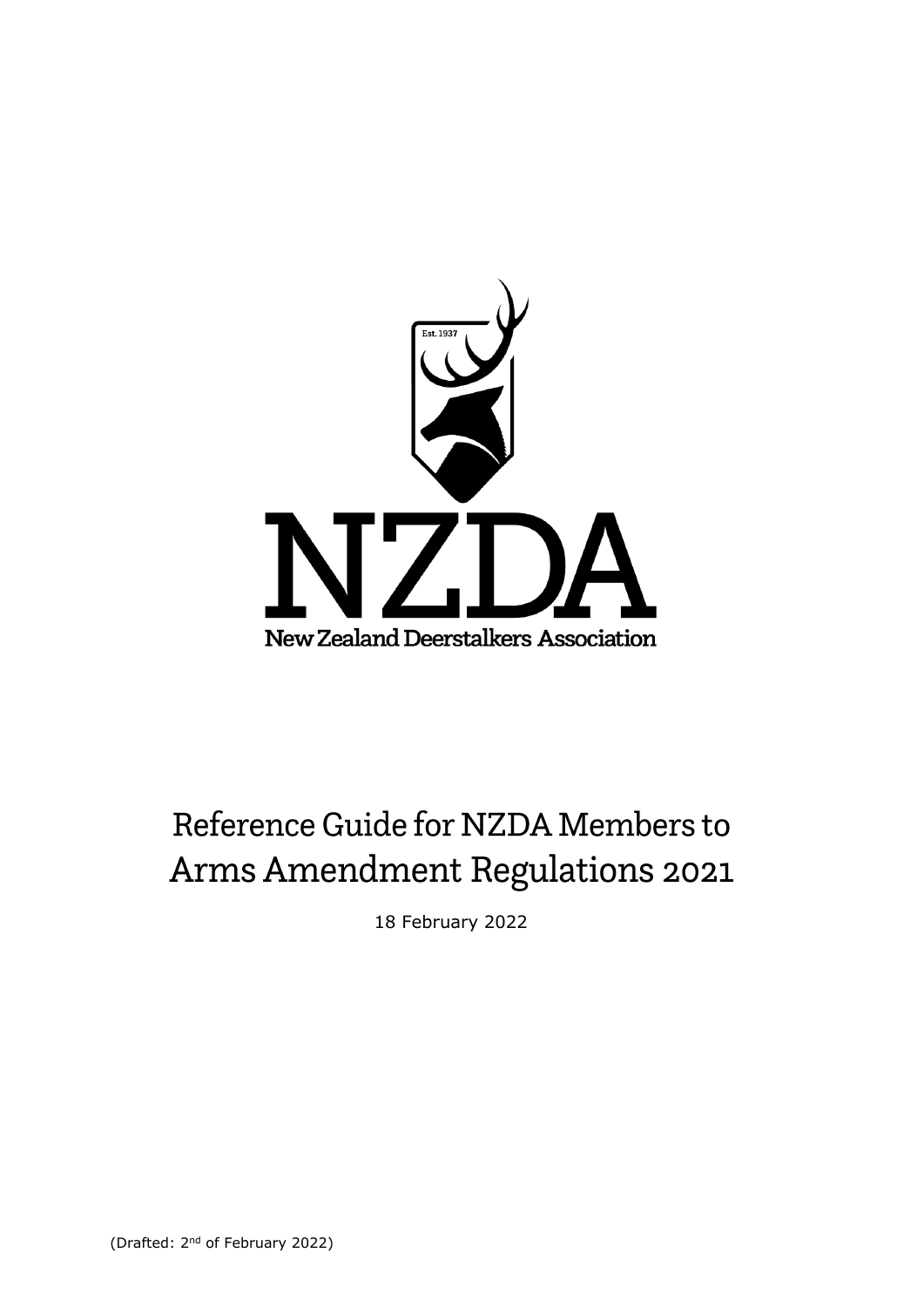# Table of Contents

| CHOOSING YOUR FIREARMS AND AMMUNITION STORAGE  8                     |  |
|----------------------------------------------------------------------|--|
| CHOOSING YOUR FIREARMS AND AMMUNITION TRANSPORT10                    |  |
| STORAGE OF FIREARMS AND AMMUNITION ON PROPERTY (DETAILED)  10        |  |
| 4. STORAGE OF FIREARMS AND AMMUNITION IN MOBILE HOMES (DETAILED)  12 |  |
|                                                                      |  |

## **INTRODUCTION AND DISCLAIMER**

This document is a guide for NZDA branches and members on the Arms Amendment Regulations 2021.

This guide summarises information from the regulations regarding the **storage** and **transport of firearms and ammunition** but does not cover changes to firearms dealers and firearms licencing.

The **guide is not law** and has not been prepared in conjunction with, or endorsed by, NZ Police. It is our initial practical interpretation of the regulations and is designed to support branches and members when applying the new regulation.

The guide is separated into '**summary'** sections and '**detailed'** sections. Refer to the **'summary'** sections for general guidance and to review the practical changes to firearm ownership. Refer to the **'detailed'** sections if you have specific questions or require more detailed comments on the summaries.

Please refer to the section **"To-do List for Licenced Firearms Owners**" for a step-by-step guide to checking your storage facilities and making sure you remain compliant with the new regulations. For more in-depth explanations and examples we have produced a practical **"How-to Guide for Licenced Firearms Owners"** to sit alongside the list.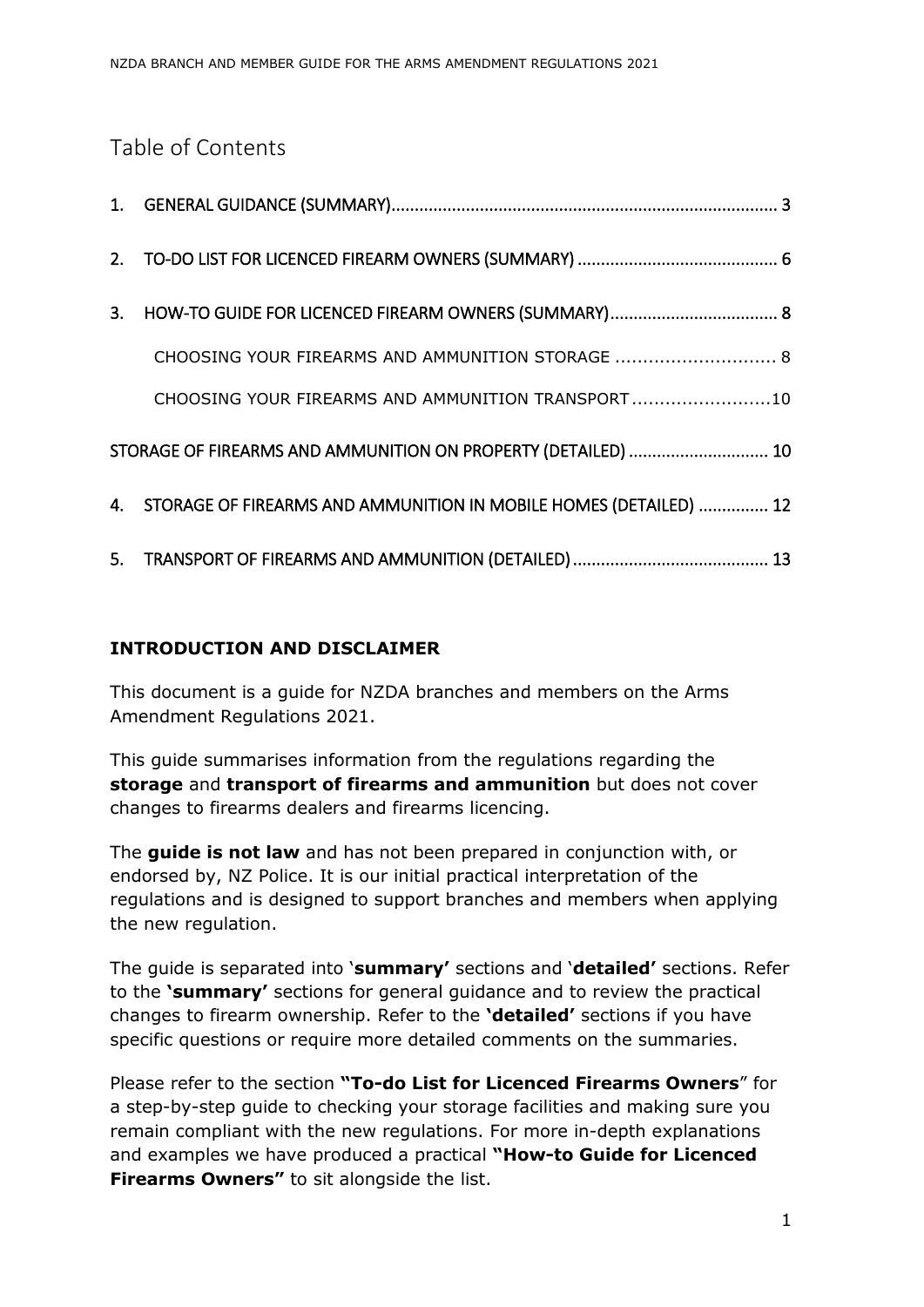For further guidance please refer to the Police Firearms and Safety website [here.](https://www.police.govt.nz/advice-services/firearms-and-safety) *Be aware this has not been updated yet but remains the current guidance from NZ Police.* 

For specific concerns relating to the amended regulations please contact NZ Police. Your local Firearms offices and contact details can be found following this [link.](https://www.police.govt.nz/advice-services/firearms-and-safety/firearms-offices-and-contact-details)

We will advise you once Police updates its website and provides an official Police guide. We received correspondence from Police advising it will be a "number of weeks" before they release their guidance.

You can view the **regulations** [here](https://www.legislation.govt.nz/regulation/public/2021/0434/latest/whole.html?bx_sender_conversion_id=14244135&utm_source=newsletter&utm_medium=mail&utm_campaign=nzda_treasurers_template_message#LMS618561) or download a copy [here.](https://www.legislation.govt.nz/regulation/public/2021/0434/latest/096be8ed81b98d03.pdf)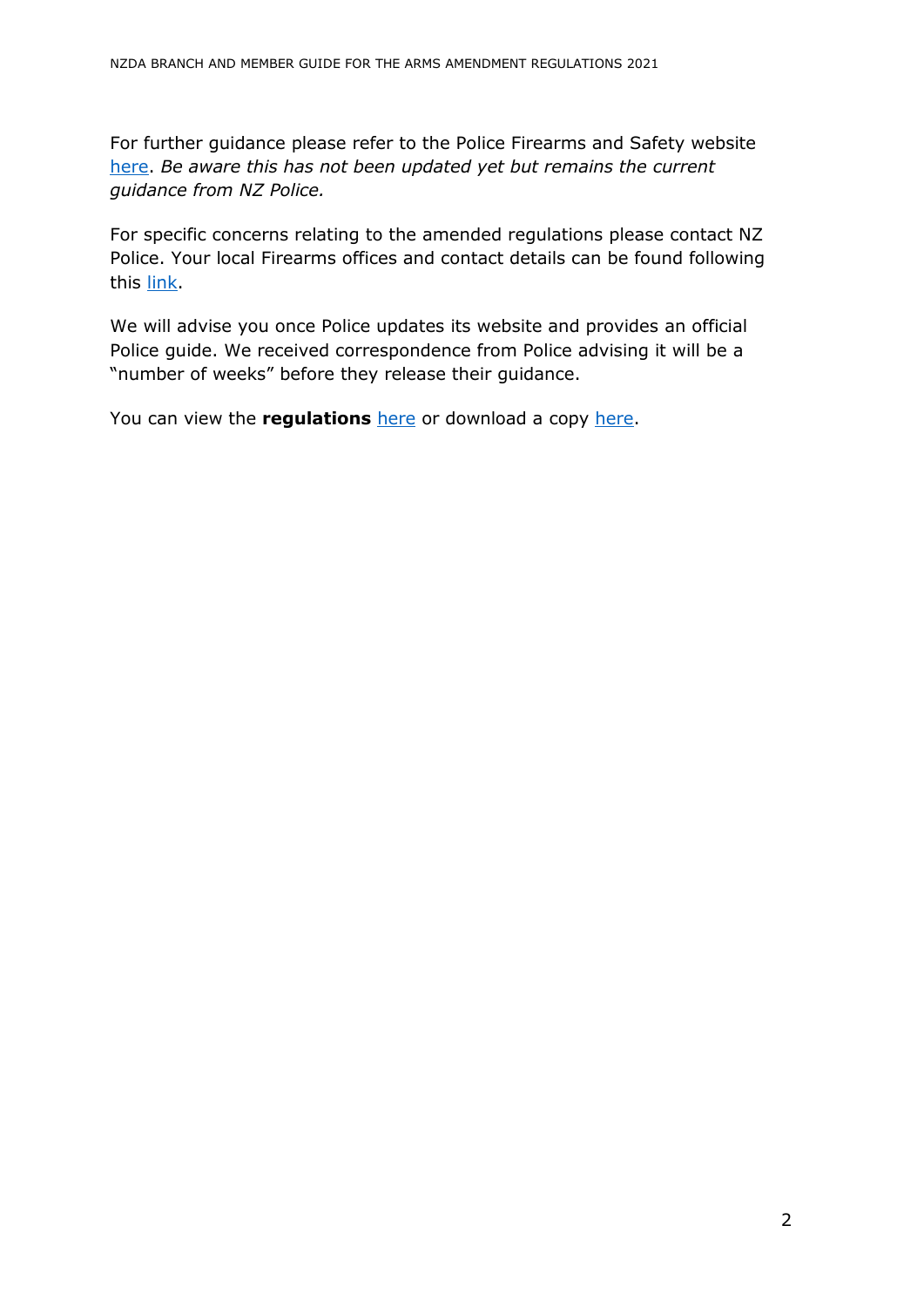# <span id="page-3-0"></span>**1. GENERAL GUIDANCE (SUMMARY)**

1.1 Storing your firearms and ammunition **on property**:

| <b>Previous Regulations</b>                                                                                                                                                                                                      | <b>New Regulations</b>                                                                                                                                                                                                                                                                                                                                                                                                                                                                                                                                                                                                                                |
|----------------------------------------------------------------------------------------------------------------------------------------------------------------------------------------------------------------------------------|-------------------------------------------------------------------------------------------------------------------------------------------------------------------------------------------------------------------------------------------------------------------------------------------------------------------------------------------------------------------------------------------------------------------------------------------------------------------------------------------------------------------------------------------------------------------------------------------------------------------------------------------------------|
| 1. You could store firearms<br>and ammunition together<br>as long as the firearm<br>was stored in a way that<br>it could not be discharged<br>(e.g. using a trigger lock<br>or removing the bolt and<br>securing it separately). | 1. Owners must now store ammunition and firearms<br>separately.<br>2. Ammunition must be stored in a separate secure<br>storage container with a different key or combination<br>to the firearms storage container.<br>a. The storage container can be a cash or<br>ammunition box in secure storage or in a stout<br>locked cupboard; or<br>b. In a lockbox in a gun safe with a different key<br>to the gun safe; or<br>c. If the ammunition cannot be stored in one of<br>the above two options, in a separate locked<br>room or storage area that of sufficient robust<br>construction to prevent theft and that has been<br>inspected by Police. |

1.2 Storing your firearms and ammunition **in mobile homes**:

| <b>Old Regulations</b>                                              | <b>New Regulations</b>                                                                                                                                             |
|---------------------------------------------------------------------|--------------------------------------------------------------------------------------------------------------------------------------------------------------------|
| 1. No specific regulations<br>affecting storage in<br>mobile homes. | 1. Firearms and ammunition may only be stored in a<br>mobile home, campervan or caravan unit while that<br>unit is being used as a temporary or permanent<br>home. |
|                                                                     | 2. The regulations regarding secure and separate<br>storage of firearms and ammunition described above<br>at section 1.1 apply to mobile homes.                    |
|                                                                     | 3. The storage of firearms and ammunition in a mobile<br>home must be inspected by Police.                                                                         |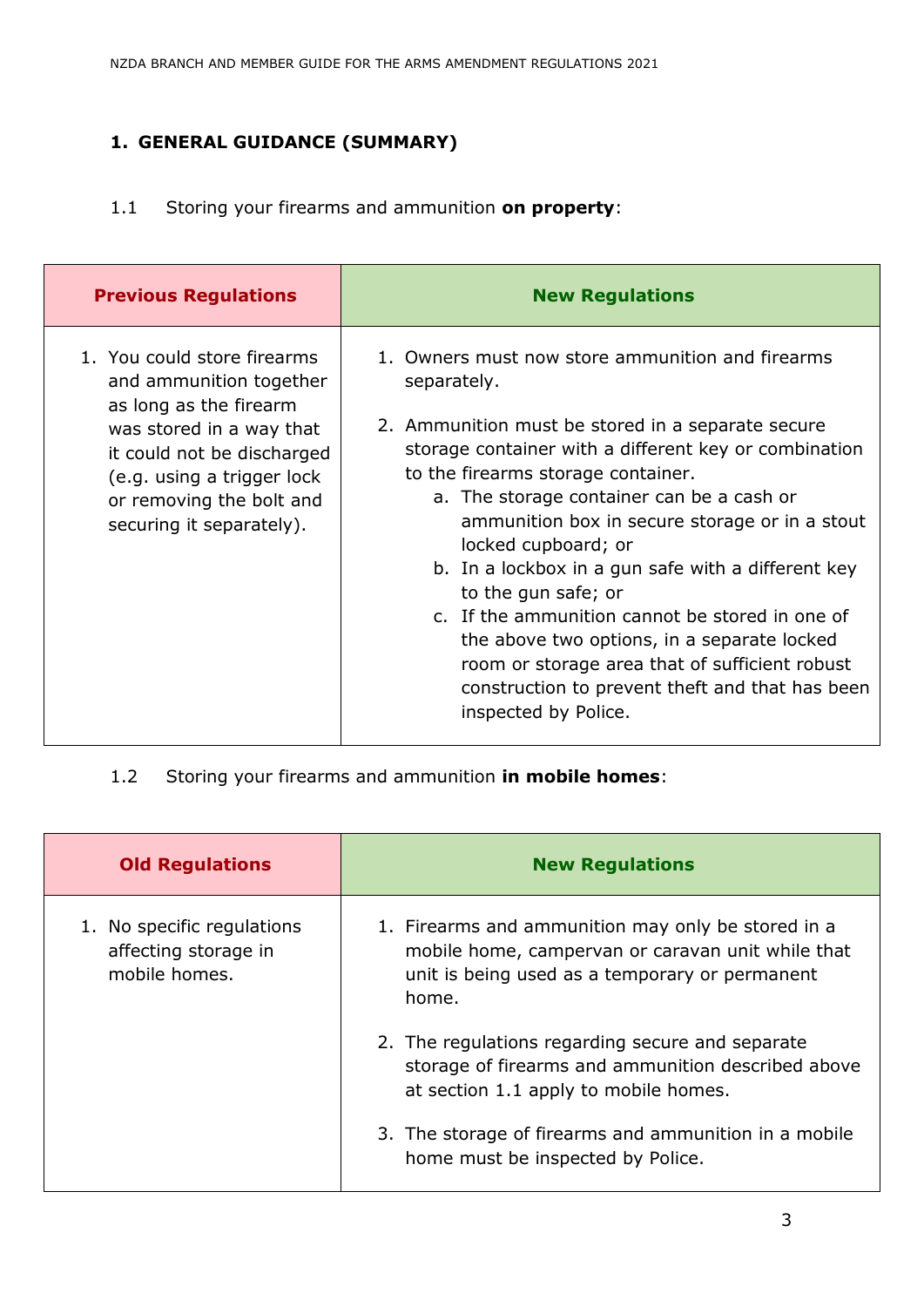## 1.3 **Transporting** your firearms and ammunition:

| <b>Old Regulations</b>                                                                                             | <b>New Regulations</b>                                                                                                                                                                                                                                                                                                                                                                                                                                                                                                                                                                                                                                                                                                                                                                                                                                                                                                                                                                                                                                                                                                                                                                                                                     |
|--------------------------------------------------------------------------------------------------------------------|--------------------------------------------------------------------------------------------------------------------------------------------------------------------------------------------------------------------------------------------------------------------------------------------------------------------------------------------------------------------------------------------------------------------------------------------------------------------------------------------------------------------------------------------------------------------------------------------------------------------------------------------------------------------------------------------------------------------------------------------------------------------------------------------------------------------------------------------------------------------------------------------------------------------------------------------------------------------------------------------------------------------------------------------------------------------------------------------------------------------------------------------------------------------------------------------------------------------------------------------|
| 1. Firearms may be<br>transported in vehicles.<br>2. No firearm may be left in<br>a vehicle that is<br>unattended. | <b>Transporting firearms</b><br>Firearms may be transported in vehicles if the following<br>criteria are satisfied:<br>1. Firearms <b>must be concealed</b> from view from outside<br>of the vehicle.<br>2. Firearms <b>must be made inoperable</b> if possible (by<br>removing the bolt or other vital part) and storing that<br>part on your person or out of sight and separate to<br>the firearm.<br>3. If the firearm cannot be made inoperable (e.g.<br>because it is a single shot firearm), the firearm must<br>be fitted with a trigger lock or travel in a locked<br>case or carry bag.<br>4. Firearms <b>must not be loaded</b> with ammunition in<br>the breech, barrel, chamber or magazine.<br>5. Ammunition must be concealed from view from<br>outside of the vehicle.<br>6. Ammunition must be stored separately from any<br>firearms and be in a locked glovebox or similar where<br>practicable.<br><b>Exceptions to Transport Requirements</b><br>7. The above requirements don't apply if your vehicle is<br>being used on a farm undertaking farm-related<br>activities or engaged in legally authorised<br>hunting/pest control on farmland and<br>agricultural/horticultural/silvicultural land or public<br>land. |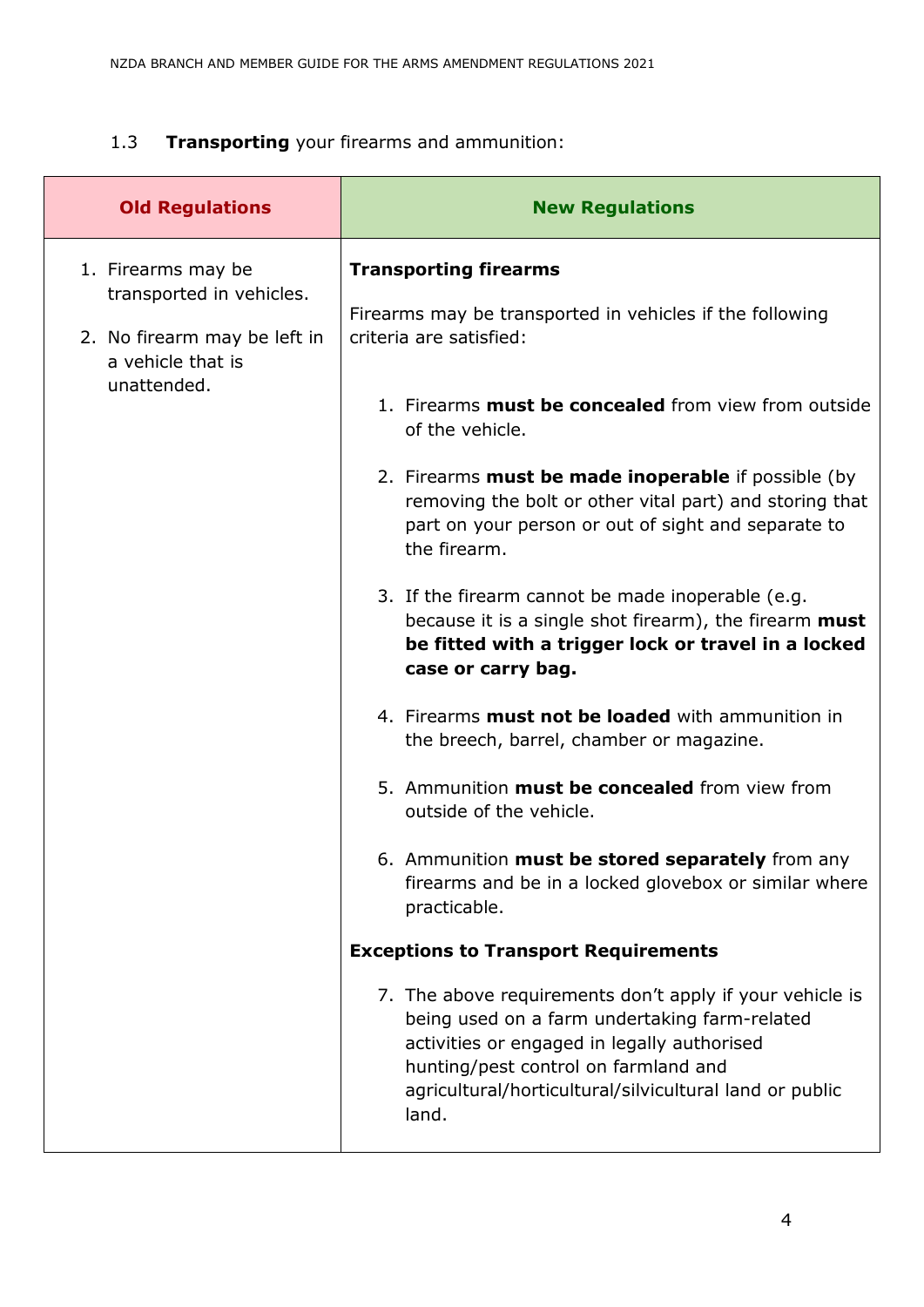| 8. The above requirements also don't apply if you are in<br>the vehicle or in the immediate vicinity of the vehicle.                                                                                                                                                                                                                                                                                   |
|--------------------------------------------------------------------------------------------------------------------------------------------------------------------------------------------------------------------------------------------------------------------------------------------------------------------------------------------------------------------------------------------------------|
| <b>Leaving Firearms and Ammunition in Vehicles</b>                                                                                                                                                                                                                                                                                                                                                     |
| 9. You can only leave firearms and ammunition in a<br>vehicle for up to 60 minutes if you are taking a<br>break whilst transporting them.                                                                                                                                                                                                                                                              |
| 10. If you wish to take a break for less than 60<br>minutes you need to remain in the immediate area<br>or vicinity of the vehicle, the firearms need to be out<br>of sight and secured, if possible vital parts (e.g. the<br>bolt) should be removed and be in the owner's<br>possession and the vehicle must be locked with all<br>windows closed and the keys in the firearm owner's<br>possession. |
| 11. If you wish to take a break for longer than 60<br>minutes, the firearms need to be removed to a more<br>secure location or be under the owner's direct<br>possession.                                                                                                                                                                                                                              |
| <b>Other means of transport (Ferry and Motorbike)</b>                                                                                                                                                                                                                                                                                                                                                  |
| 12. If the vehicle is on a passenger ferry, the vehicle<br>may be left unattended for the duration of the<br>journey as long as drivers and passengers are<br>required to leave the vehicle decks. The vehicle must<br>be locked, with windows closed and with the key in<br>the owner's possession.                                                                                                   |
| 13. If you are travelling with firearms on a motorbike<br>you must render the firearm incapable of<br>operation by removing the bolt or other vital part or<br>by using a trigger lock. You must contain the firearm<br>and any part removed from it in a locked case or<br>carry bag.                                                                                                                 |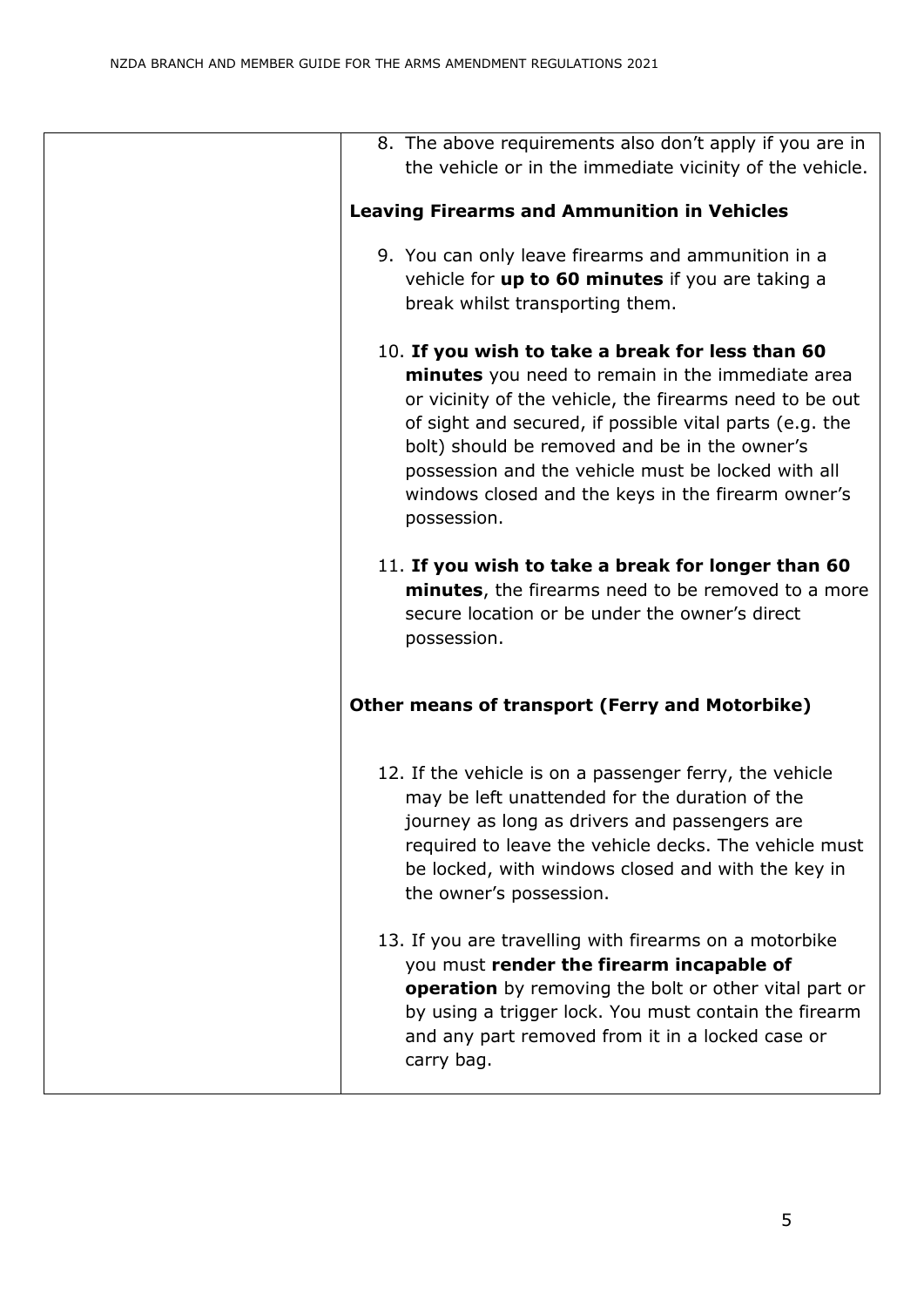## <span id="page-6-0"></span>**2. TO-DO LIST FOR LICENCED FIREARM OWNERS (SUMMARY)**

**Step 1**: Review your current firearm storage facilities

- $\Box$  Is your firearm in a location where a young child does not have ready access to it?
- $\Box$  Is your firearm secured against theft? It is secured against theft if you satisfy at least one of the following:
	- $\Box$  It is in a lockable cabinet, container or receptacle of stout construction; OR
	- $\Box$  In a lockable steel and concrete strong room; OR
	- $\Box$  In a lockable display cabinet or rack in which the firearm is immobilised so that it cannot be fired.
- $\Box$  Is your firearm container securely fixed to the premises?

## *If you answered yes to all of the above, move to step 2. If you answered no then your current firearm storage facilities are insufficient.*

**Step 2:** Review your ammunition storage facilities

- □ Is your ammunition stored in its own **separate**<sup>1</sup> and secure storage container?
- $\Box$  Does your secure ammunition storage container have a locking mechanism (or padlock) with a **different key or combination number** to your firearm storage container?
- $\Box$  If you are storing your ammunition in a locked storage room, has the storage room been inspected and approved by the Police?

## *If you answered yes to all of the above, move to step 3. If you answered no then your current ammunition storage facilities are insufficient.*

**Step 3: Review your transport methods** 

- $\Box$  Do you travel with your firearm concealed from view from outside the vehicle?
- $\Box$  Do you travel with your firearm rendered inoperable? It is inoperable if you satisfy at least one of the following:
	- $\Box$  You are able to remove the bolt or another vital part (e.g. the trigger or barrel) of the firearm; or
	- □ You place a trigger lock on your firearm; or
	- $\Box$  Your firearm is in a locked case or carry bag.

<sup>1</sup> **Separate** means the ammunition could not be accessed by a person who was able to obtain access to your firearms. This means either a different safe to your gun safe or a lock box within your gun safe with a separate key or a separate robust storage room.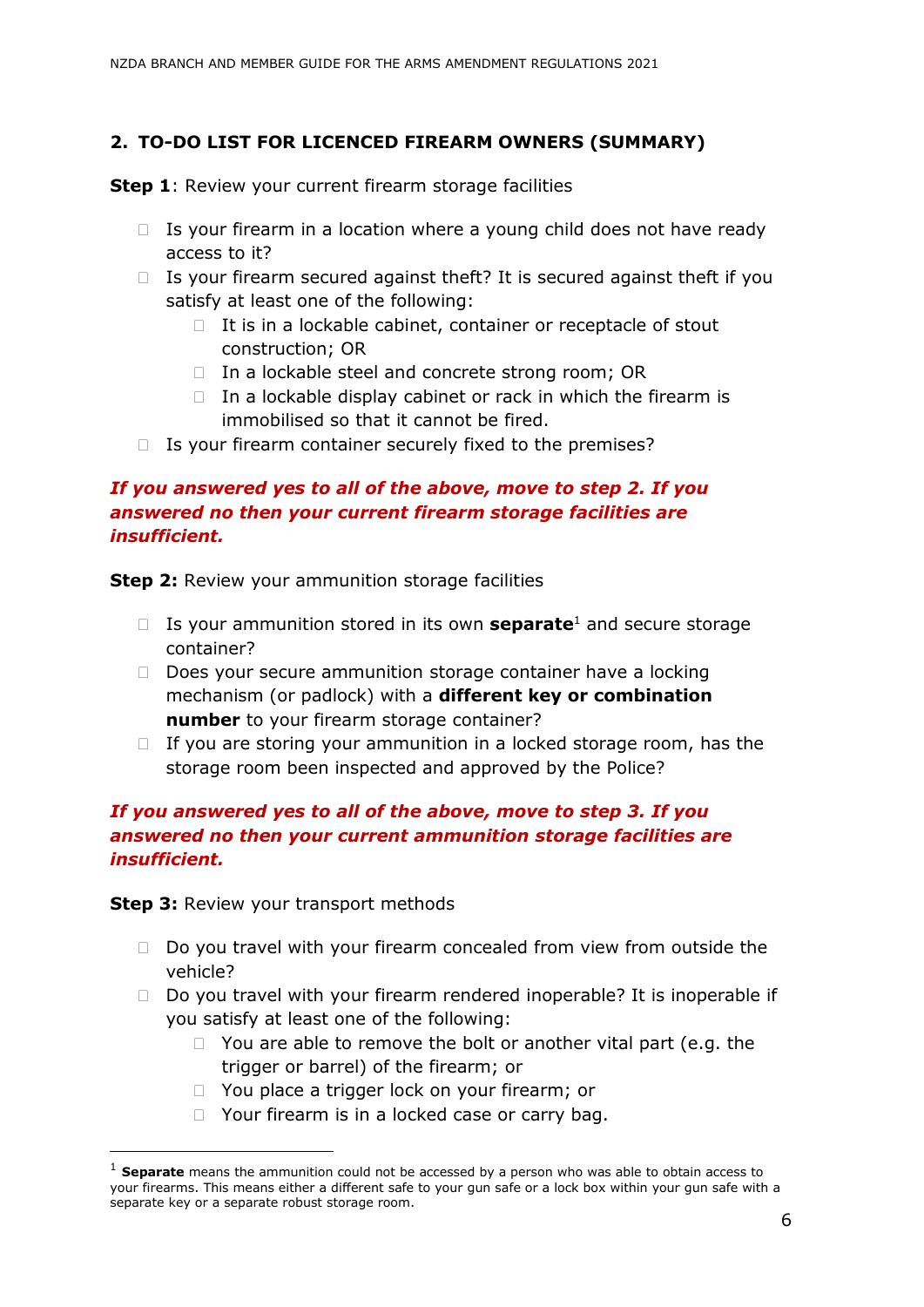- □ Do you travel with your firearm **unloaded**<sup>2</sup>?
- $\Box$  Do you travel with your ammunition concealed from view from outside the vehicle?
- $\Box$  Do you travel with your ammunition secured separately? It is secured separately if you satisfy all of the following:
	- $\Box$  It is transported separately to your firearm; and
	- $\Box$  It transported in a locked glovebox or similar storage area.

## *If you answered yes to all of the above, your storage and transport methods are likely sufficient to satisfy the new regulations. If you answered no then your current transport methods are insufficient.*

<sup>2</sup> **Unloaded** means there is no ammunition in the breech, barrel, chamber or magazine (whether the magazine is in the firearm or not).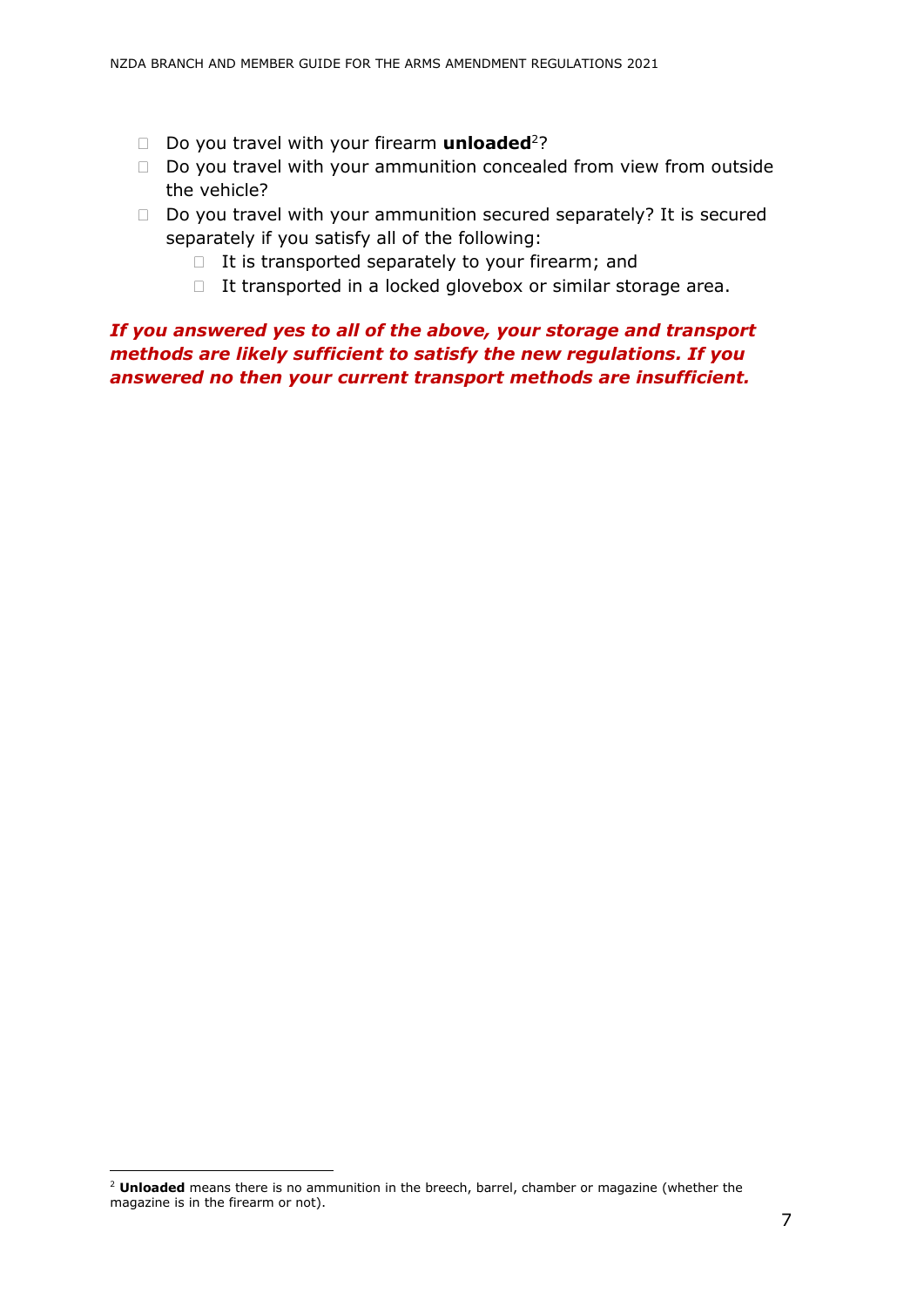## <span id="page-8-0"></span>**3. HOW-TO GUIDE FOR LICENCED FIREARM OWNERS (SUMMARY)**

#### <span id="page-8-1"></span>*CHOOSING YOUR FIREARMS AND AMMUNITION STORAGE*

#### **Remember, your firearms must be:**

- 1. In a location a young child could not access it;
- 2. Secured against theft;
- 3. Stored in one of the following which is securely fixed to the premises:
	- a. A lockable cabinet or receptacle of stout construction;
	- b. A lockable steel and concrete strong room;
	- c. A lockable display cabinet or rack in which the firearm is immobilised so that it cannot be fired.

#### **Your ammunition must be:**

- 1. In separate storage to your firearms; and
- 2. In a secure container with a locking mechanism.

When choosing your firearms and ammunition storage, it is now required they be kept separately. Please see the list below for our **options for firearms storage listed in green boxes**

We have included two options marked **in red boxes which a common ways of storage but are no longer acceptable** storage methods.

#### *Description*

A secure strong room for firearms. A safe in that strong room for ammunition. The keys to the strong room and safe stored separately or on your person at all times.

A firearms safe affixed to your premises for firearms. An ammunition safe built-into your firearms safe. The keys to the firearms safe and ammunition safe stored separately or on your person at all times.

A firearms safe affixed to your premises for firearms. A cash-box or locked steel box for ammunition stored inside your firearms safe.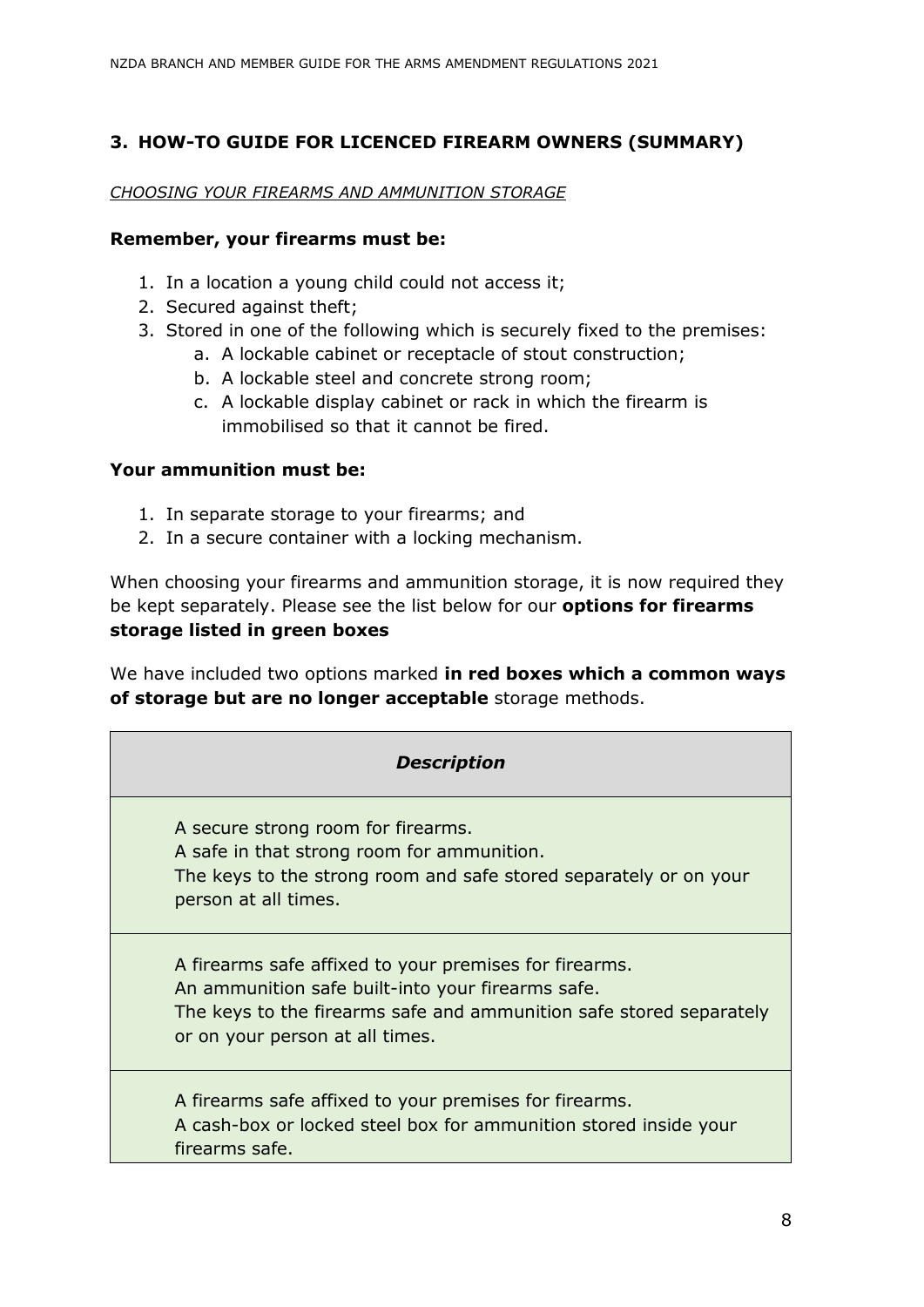The keys to safe and cash-box stored separately or on your person at all times.

A lockable display cabinet or rack for firearms with your firearms immobilised with a trigger lock.

A cash-box or locked steel box for ammunition stored outside of your display cabinet but out of reach of young children (e.g. on top of your display cabinet)

The keys to the display cabinet and cash-box stored separately or on your person at all times.

A single firearms safe for both your firearms and ammunition. Your bolt stored separately in a drawer.

A firearms safe for your firearms. A separate safe for your ammunition. The keys to both safes being stored in the same drawer at home.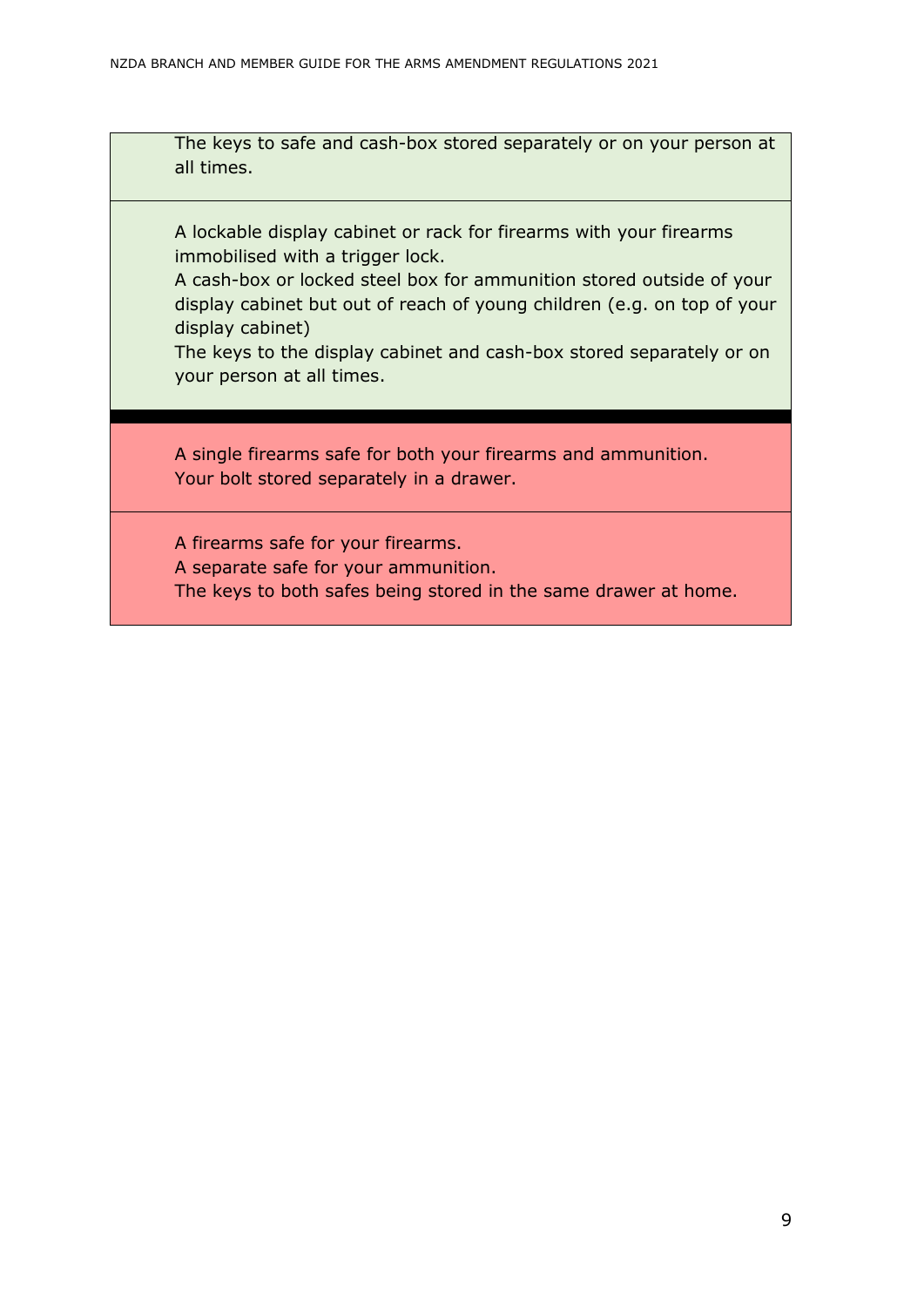#### <span id="page-10-0"></span>*CHOOSING YOUR FIREARMS AND AMMUNITION TRANSPORT*

## <span id="page-10-1"></span>**STORAGE OF FIREARMS AND AMMUNITION ON PROPERTY (DETAILED)**

- 1.1 There are new regulations about the storage and most importantly the **separation of firearms and ammunition** held on owner's properties.
- 1.2 Section 19(1)(b) of the **regulations** requires owners to take **'reasonable steps'** to store ammunition separately to their firearm so that a person who obtains access to the firearm or ammunition cannot also access the other.
- 1.3 The **same requirements for the storage of firearms** remain in place. Owners must take reasonable steps to secure any firearm against theft. Reasonable steps are defined as storing firearms in a:
	- 1.3.1 Lockable cabinet, container or receptacle of stout construction in which firearms may be stored; or
	- 1.3.2 A lockable steel and concrete strongroom in which firearms may be stored; or
	- 1.3.3 A lockable display cabinet or rack in which firearms are immobilised so that none of them may be fired; and
	- 1.3.4 Securely fixing to the premises all locked cabinets, containers, racks and receptacles in which firearms are store; and
	- 1.3.5 Keeping locked or immobilised and locked in the cabinet, container, receptacle, strongroom, display cabinet or rack, every firearm that is not under the immediate and personal supervision of the licenced owner or some other holder of a firearms licence.
- 1.4 There are **new requirements for the storage of ammunition**. Owners must take reasonable steps to store ammunition separately from any firearm. Reasonable steps are defined as storing ammunition:
	- 1.4.1 In its own secure storage container (such as a cash box or ammunition box that is in secure storage or in a stout locked cupboard) that has a locking mechanism or padlock that has **a**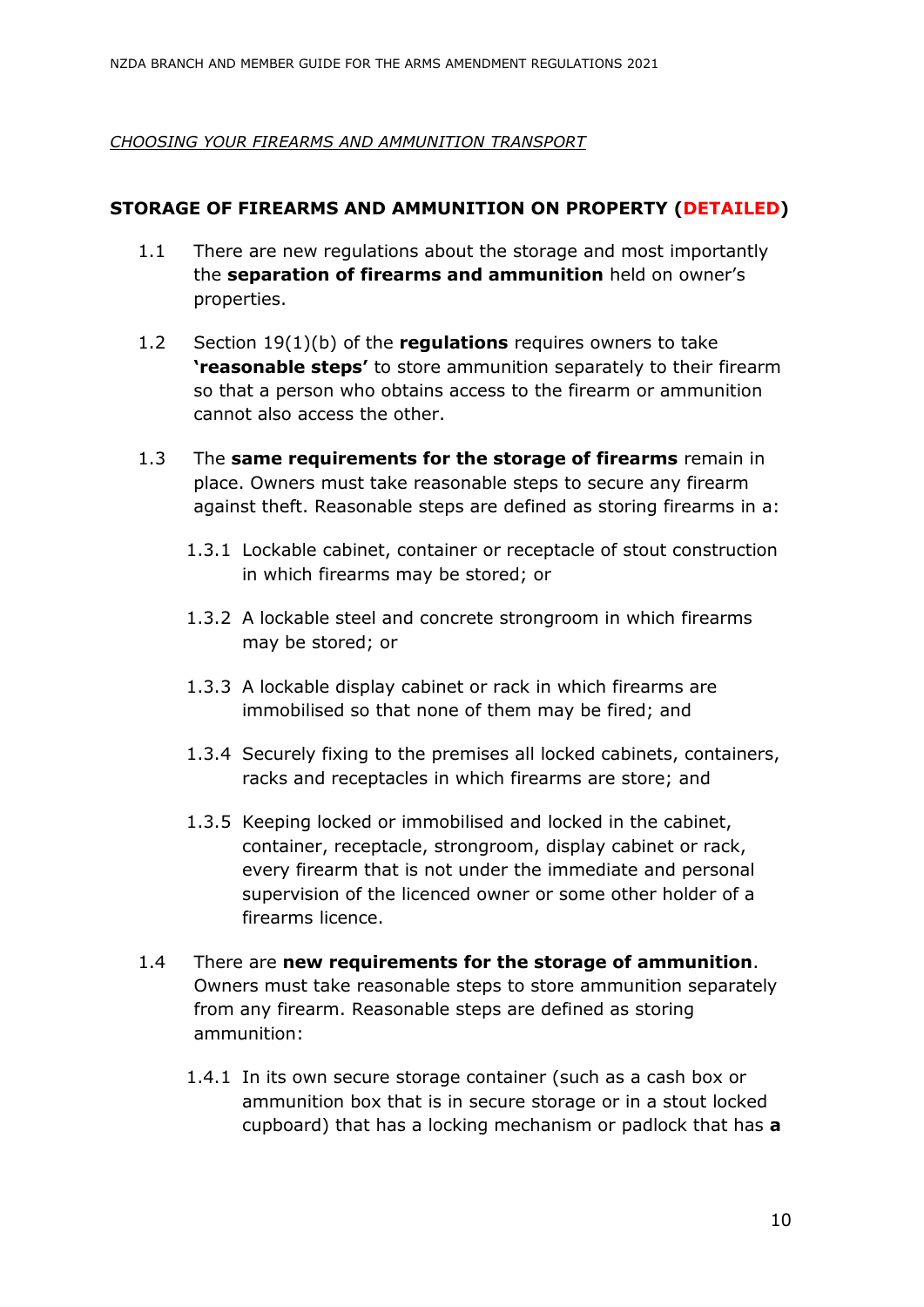**key or combination that is different** from the key or combination used for the firearms storage container<sup>3</sup>; or

- 1.4.2 In a lockbox in a gun safe cabinet that has **a different key from the key for the gun safe cabinet**, and the key for the gun safe cabinet is stored in a different place from the other key<sup>4</sup> ; or
- 1.4.3 If the ammunition is bulky and difficult to store in a container, it must be stored in a locked room or storage area that is of sufficiently robust construction to prevent theft and has been inspected and approved by a member of police.<sup>5</sup>
- 1.5 The **key take away** is that you can no longer simply store the bolt to your firearm separately and keep your ammunition and firearm in the same safe. You now need to ensure that your ammunition and firearm are separated when in storage.

Please refer to section 19 of the Arms Amendment Regulations 2021 [here](https://www.legislation.govt.nz/regulation/public/2021/0434/latest/LMS618562.html) for further information.

<sup>-</sup><sup>3</sup> You must also ensure that the key or combination to both storage containers **cannot be obtained at the same time**. For example, you will not be able to keep both combination numbers in a single password book.

<sup>4</sup> You **cannot have both keys on the same keychain** unless they are on your person at all times.

<sup>5</sup> You must store ammunition in a secure storage container or a lockbox in a gun safe **unless** it is bulky and difficult to store. Your first choice should be one of the first two options. If you find you aren't able to store the ammunition in a secure storage container and don't have a lockbox in your gun safe you will need to contact Police to come to inspect the storage room you wish to use to store your ammunition. **Remember**: it must be a separate storage room to where you keep firearms and they must use a different key or combination number to get in.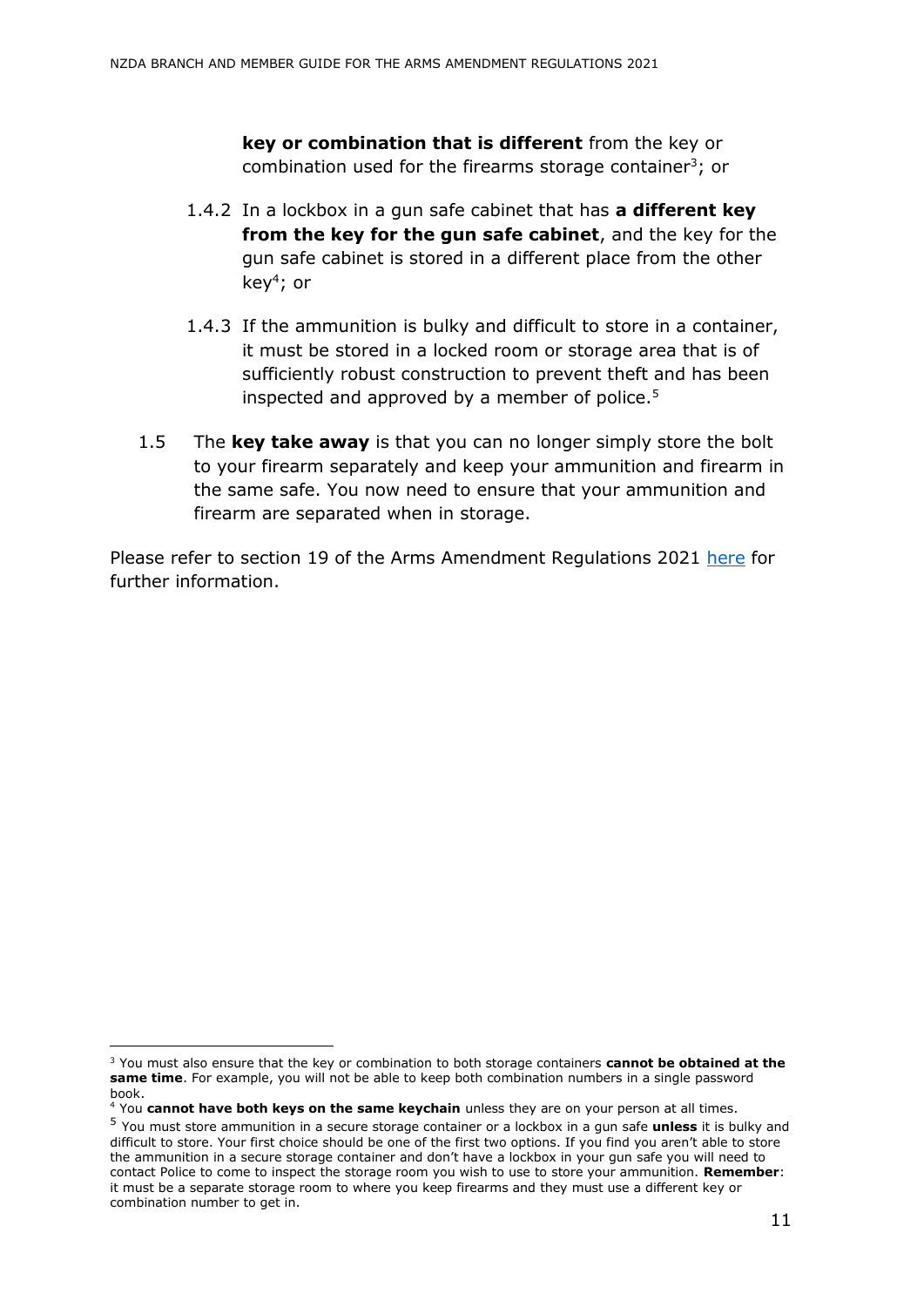#### <span id="page-12-0"></span>**4. STORAGE OF FIREARMS AND AMMUNITION IN MOBILE HOMES (DETAILED)**

- 4.1. There are new regulations about the storage and transport of ammunition and firearms in mobile homes.
- 4.2. Firearms and ammunition may only be stored in a mobile home, campervan or caravan unit while that unit is being used as a temporary or permanent home.**<sup>6</sup>**
- 4.3. If you do live permanently or temporarily in a mobile home and store firearms and ammunition in your mobile home, your storage must satisfy the same standards as a permanent physical property. Please refer to [section 3.](#page-10-1)
	- 4.3.1. This means in practice that mobile homes must have a secure gun safe affixed to the chassis of the vehicle and a separate and secure storage container $<sup>7</sup>$  for ammunition.</sup>
- 4.4. "The storage of firearms and ammunition in a mobile home, campervan or caravan unit must be inspected and approved by a member of the Police."
- 4.5. The **key take away** is that you can only store firearms in mobile homes if you are residing in that mobile home and that the storage facilities for your firearms and ammunition must be equivalent to what you would have in a permanent physical property.

Please refer to section 19A of the Arms Amendment Regulations 2021 [here](https://www.legislation.govt.nz/regulation/public/2021/0434/latest/LMS618568.html#LMS618563) for further information.

<sup>6</sup> You cannot store firearms or ammunition in a mobile home permanently unless you live in that unit. For example, if you live in a house but travel often for hunting, you cannot leave your firearms and ammunition in that mobile home, even if stored securely.

 $7$  A secure storage container for ammunition is defined in section 3 of this document.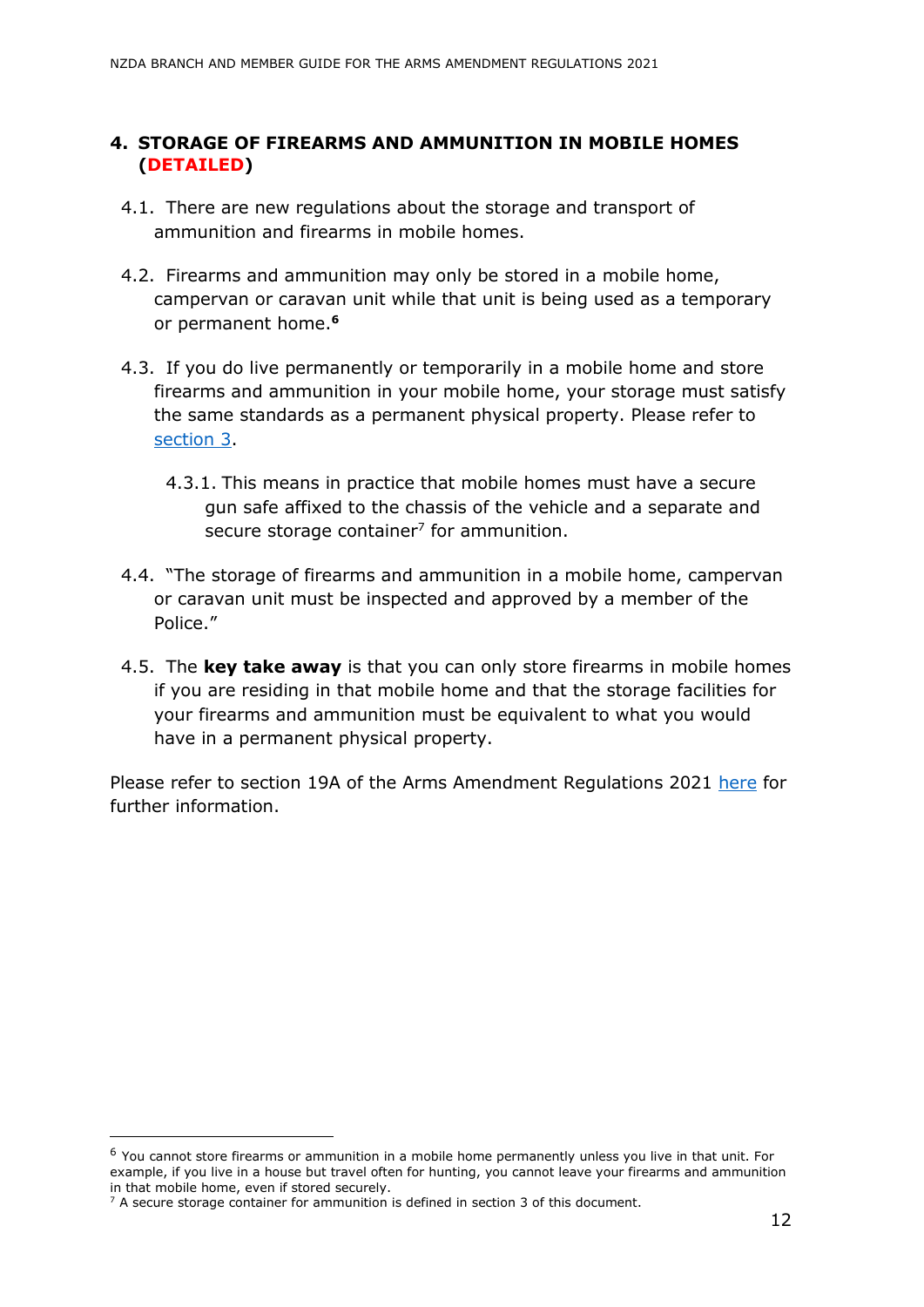#### <span id="page-13-0"></span>**5. TRANSPORT OF FIREARMS AND AMMUNITION (DETAILED)**

- 5.1. There are new regulations about the transport of firearms and ammunition and rules around leaving vehicles with firearms or ammunition in them.
- 5.2. The regulations **do not apply to firearm owners** using a vehicle whilst doing the following:
	- 5.2.1. Farm-related activities on farms; or
	- 5.2.2. Legally authorised hunting or wild animal pest control on farmland, public land or land used for agricultural, horticultural and silvicultural purposes.
- 5.3. The regulations apply to **all other firearm owners** transporting firearms/ammunition in a vehicle on a road or public access way (including public tracks).
- 5.4. Firearm owners must ensure the following when transporting their firearms/ammunition in a vehicle:
	- 5.4.1. Firearms are **concealed** from view from outside of the vehicle<sup>8</sup>; and
	- 5.4.2. Firearms are made **inoperable if readily possible** by removing the bolt or another vital part (which should be kept on the licence holder's person or stored out of sight separately<sup>9</sup> from the firearms) or, **if that is not possible, firearms must be fitted with a trigger lock or travel in a locked case or carry bag**<sup>10</sup>; and
	- 5.4.3. Firearms are **not loaded** with ammunition in the breech, chamber or magazine; and
	- 5.4.4. Ammunition **must be concealed** from view from outside of the vehicle; and

<sup>&</sup>lt;sup>8</sup> This could include placing your firearm in a carry bag, under a blanket or cover or under a seat, so long as the firearm itself is not visible from outside the vehicle.

<sup>&</sup>lt;sup>9</sup> Separately means that it could not be obtained if someone was able to gain access to the firearm. It is best to keep the bolt or other vital part on your persons or potentially in a locked box.

 $10$  There is no regulation about the type of locked case or carry bag, so long as it could not be opened easily without the key or combination number.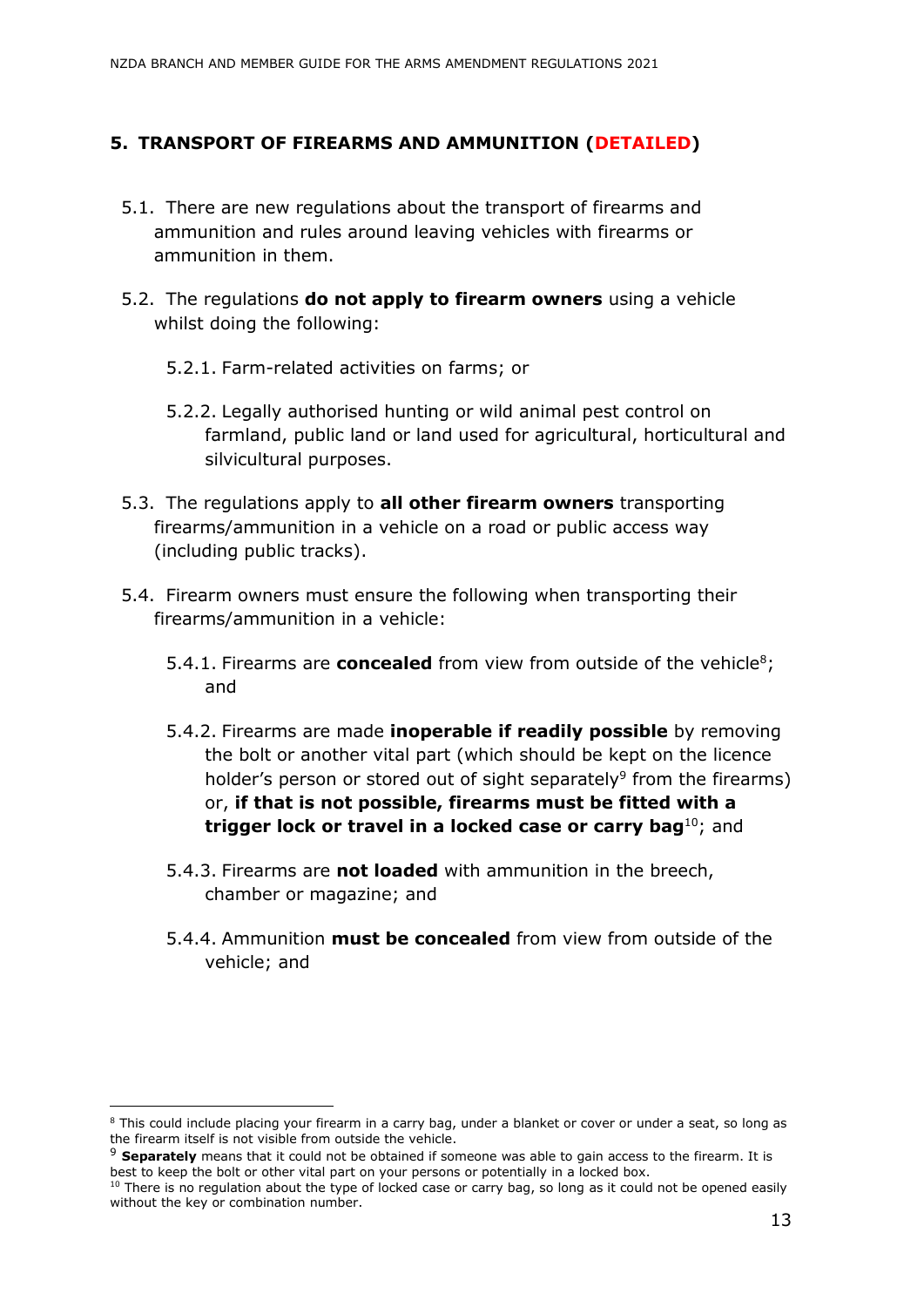- 5.4.5. Ammunition **must be stored separately**<sup>11</sup> from any firearms and be in a locked glovebox or similar storage area where practicable.
- 5.5. If a firearm owner is travelling with a vehicle on a **passenger ferry**:
	- 5.5.1. The owner may leave the vehicle unattended for the duration of the journey *only* if drivers and passengers are required to leave the vehicle deck; and
	- 5.5.2. The vehicle must be locked, the windows must be closed and the keys must not be left in the vehicle.
- 5.6. Firearm owners must ensure the following when transporting their firearms/ammunition on a **motorbike**:
	- 5.6.1. The firearm must be rendered incapable of operation by removing the bolt or other vital part and keeping the bolt or vital part on their, or by affixing a trigger lock; and
	- 5.6.2. Contain the firearm and anything removed from it within a locked case or carry bag.
- 5.7. If a firearm owner wishes to stop for a **break in a journey** whilst transporting firearms/ammunition, they may not stop and leave the vehicle unattended for more than 60 minutes. If they **do stop for more than 60 minutes** the firearms and ammunition must be **removed** to a more secure location or be under the owner's direct possession and control.
- 5.8. A firearm owner may leave their vehicle for **up to a 60 minute break** in their journey so long as they satisfy the following:
	- 5.8.1. The owner remains in the **immediate** area or vicinity of the vehicle $12$ ; and
	- 5.8.2. The firearms/ammunition are **secured** and **out of sight**; and

<sup>&</sup>lt;sup>11</sup> Separately from any firearms means that it must be stored separately from *all* parts of the firearm. In other words you cannot transport your bolt (or other vital part removed from the firearm) and ammunition in the same secure locked box. This means in practice you will either need to store the bolt or other vital part on your person or have two separate lockable and secure transport boxes, one for your ammunition and one for the part.

 $12$  Although not defined in the act, in principle this means the owner must be able to see and supervise the vehicle at all times. For example, if you stop at a petrol station or a café you need to ensure you can see your vehicle for as long as you are away from the vehicle.